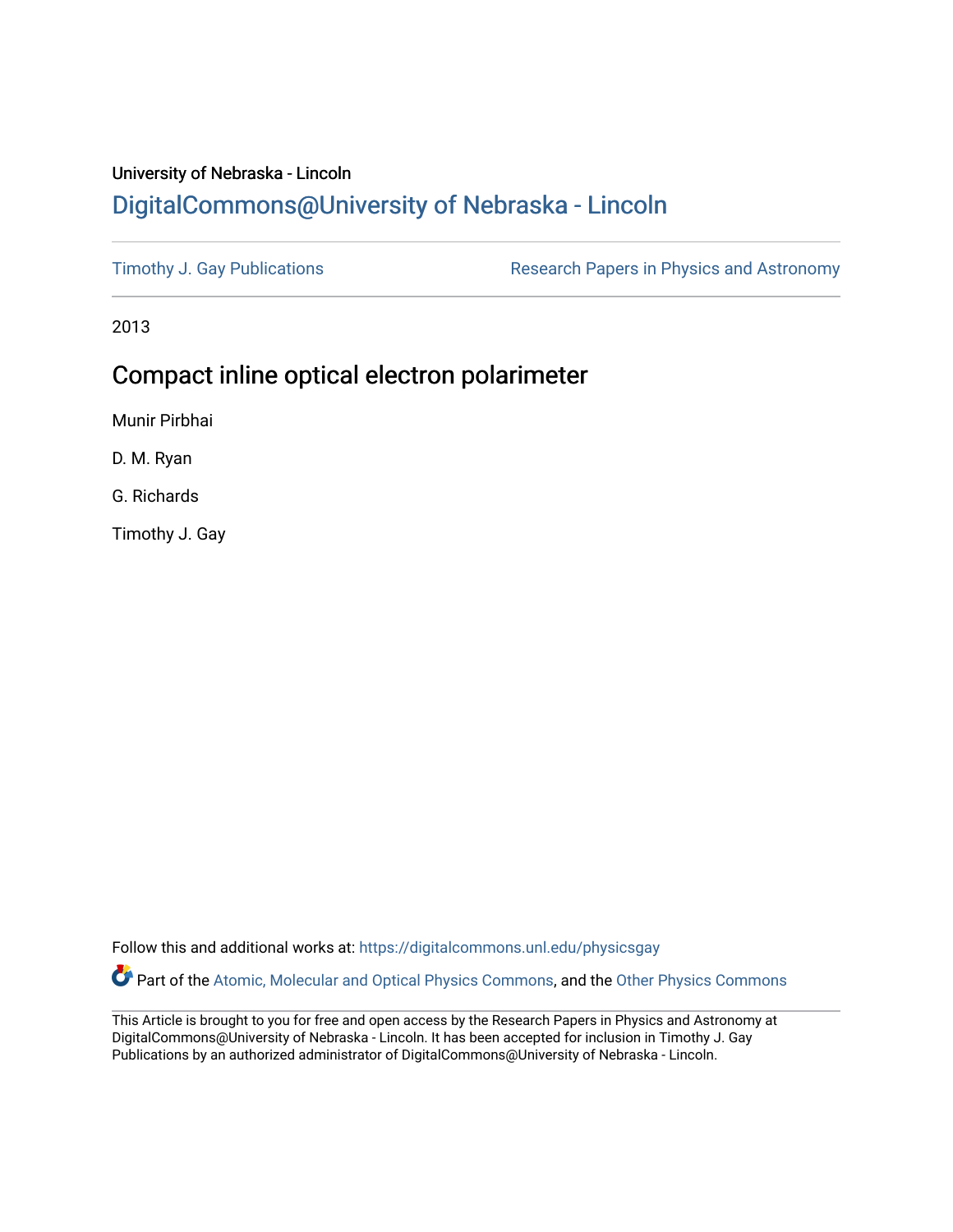

### **[Compact inline optical electron polarimeter](http://dx.doi.org/10.1063/1.4807745)**

M. Pirbhai, D. M. Ryan, G. Richards, and T. J. Gay

*Department of Physics and Astronomy, University of Nebraska, Lincoln, Nebraska 68588-0299, USA*

(Received 19 February 2013; accepted 10 May 2013; published online 31 May 2013)

A compact optical electron polarimeter using a helium target is described. It offers a maximum fluorescence detection efficiency of ∼20 Hz/nA, which is an order of magnitude higher than that of earlier designs. With an argon target, this device is expected to have a polarimetric figure-of-merit of 270 Hz/nA. By relying on a magnetic field to guide a longitudinally spin-polarized electron beam, the present instrument employs fewer electrodes. It also uses a commercially available integrated photon counting module. These features allow it to occupy a smaller volume and make it easier to operate. *© 2013 AIP Publishing LLC*. [\[http://dx.doi.org/10.1063/1.4807745\]](http://dx.doi.org/10.1063/1.4807745)

### **I. INTRODUCTION**

The scattering of spin-polarized electrons provides unique information about the dynamics of electron interactions with other particles, atoms, molecules, and surfaces. $1-5$  $1-5$ An ensemble of electrons is spin polarized if there exists an axis of quantization  $\hat{i}$  along which the number of electrons with spin up,  $N_{\uparrow}$ , differs from that with spin down,  $N_{\downarrow}$ . The degree of polarization  $P(\hat{i})$  of the ensemble is defined as  $(N_{\uparrow} - N_{\downarrow})/(N_{\uparrow} + N_{\downarrow})$ . If *P*(*î*) is parallel or antiparallel to the electron momentum vector, the polarization is longitudinal, while for  $P(\hat{i})$  perpendicular to the momentum vector, the particles are transversely polarized.

Several techniques have been devised to measure elec-tron polarization. Mott polarimeters<sup>[5](#page-5-1)-7</sup> enjoy the widest application. These instruments measure the left-right scattering asymmetry resulting from the spin-orbit coupling when highenergy electrons are scattered at large angles from a high Z target. They offer good efficiencies and analyzing powers. However, they operate with high voltages (20–100 kV), and only measure transverse polarization. Since most sources produce longitudinally polarized electrons, spin rotators are often required to create transversely polarized beams.

Optical electron polarimeters<sup>5, [6,](#page-5-3) [8](#page-5-4)[–17](#page-5-5)</sup> have no such constraints. In these devices, polarized electrons excite an atomic target, usually a noble gas, by exchange. The atom's spin-orbit coupling transfers the resulting atomic electron polarization to electronic orbital orientation. The atom emits circularly polarized fluorescence during the de-excitation process, and the electron polarization  $P_e$  can be related to the relative Stokes parameter  $P_3$ , which describes the circular polarization of the light, by  $P_e = P_3/A$ . Here, *A* refers to the analyzing power of the polarimeter. The analyzing power of optical electron polarimeters (∼0.5–0.7) is generally higher than those of Mott polarimeters (∼0.1–0.4). Moreover, it need not be measured. With the proper choice of atomic transitions and in the absence of cascade contributions to the fluorescence, the optical polarimeter's analyzing power can be calculated accurately from first principles. $8,18$  $8,18$ 

Inspired by recent efforts $19-21$  $19-21$  to decrease the size of Mott polarimeters, we have constructed a compact noble gas optical electron polarimeter. It improves on an earlier version $^{22}$ 

reported by us. The current model uses fewer electrodes, relying on a uniform 10 mT longitudinal magnetic field to guide the polarized electrons instead. Assuming helium targets, the present design offers figures-of-merit<sup>[17](#page-5-5)</sup> (FOM), which is inversely proportional to the square of the time required to make a measurement of  $P_e$  to a given statistical uncertainty,  $\sim$ 260 times higher than the earlier version. It also occupies a quarter the volume. Unlike earlier helium optical electron polarimeters[,10–](#page-5-10)[15](#page-5-11) which were designed for transversely polarized particles, this model can measure the polarization of longitudinally polarized beams.

In the optically pumped electron spin filter experiments $^{23}$ for which this polarimeter has been developed, it has used helium as its target gas. Argon would provide ∼80 times better figures-of-merit. $^{22}$  However, its relevant atomic transition lies in the near-infrared region at 811 nm, close to the wavelengths of lasers used in the rubidium optical pumping process (795 nm) for electron spin filters. This laser light might scatter in the polarimeter chamber and contaminate the signal of interest or even damage the photon counting module monitoring the atomic fluorescence.

The relative Stokes parameters  $P_1$ ,  $P_2$ , and  $P_3$  of the 388.9 nm  $3^{3}P \rightarrow 2^{3}S$  He radiation can be related analytically to the polarization of the electron beam  $P_e$ .<sup>[18](#page-5-6)</sup> Here,  $P_1$ ,  $P_2$ , and *P*<sup>3</sup> describe, respectively, the difference between the amount of horizontal and vertical linear polarization relative to the electron beam axis, of linear  $+45°$  or  $-45°$  polarization, and of right- or left-circular polarization of the light, all normalized to the total intensity. $24$  Applying the results of Bartschat *et al.*[25](#page-5-14) to our collision geometry, shown in Fig. [1,](#page-2-0) we find that

<span id="page-1-0"></span>
$$
P_e = P_3 \left( \frac{2.6409}{1.0614 + 0.9386 P_1} \right). \tag{1}
$$

Hence, by determining  $P_1$  and  $P_3$  experimentally, we can deduce the electron polarization. On the other hand,  $P_2$  vanishes if the spin-orbit interaction in the Hamiltonian describing the electron-atom scattering is negligible, which is a necessary condition for the validity of Eq.  $(1)$ .<sup>[26](#page-5-15)</sup> Therefore, measurement of  $P_2 = 0$  serves as a check of the assumptions leading to Eq.  $(1)$ .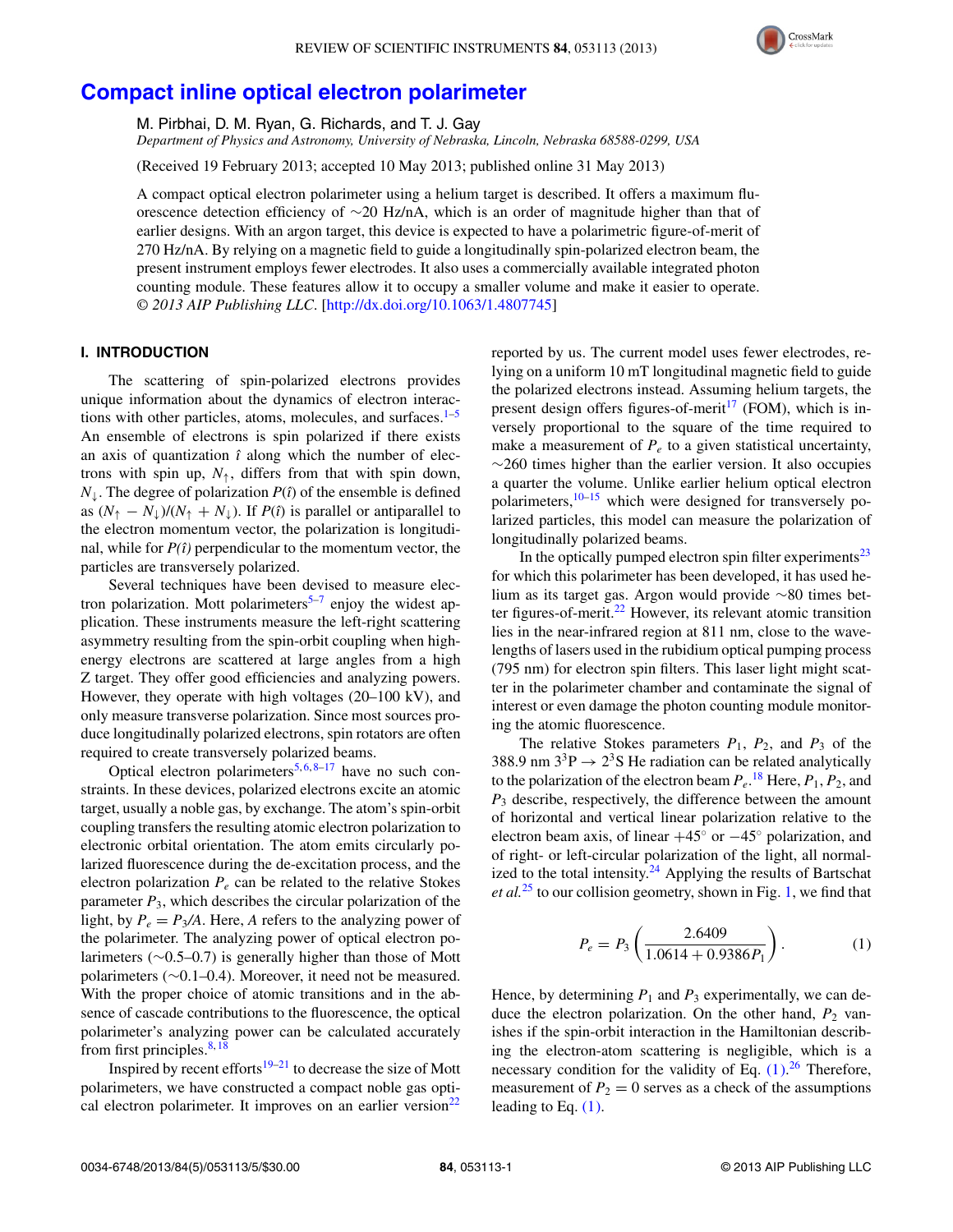<span id="page-2-0"></span>Hε

 $e_i$ 



FIG. 1. Schematic of the He optical electron polarimeter geometry. In our device,  $\varphi = 90^\circ$  and  $\theta = 36.5^\circ$ . The electron beam is incident along z while the helium gas flows towards the −x direction. The initial offsets of the retarder's fast axis and the linear polarizer's transmission axis are denoted by  $\beta$ <sup>*o*</sup> and  $\alpha$ <sup>*o*</sup>, respectively.

#### **II. POLARIMETER DESIGN**

The electron polarimeter is shown in Figs. [2](#page-2-1) and [3.](#page-2-2) The main vacuum chamber is constructed of aluminum. We used this metal because it is relatively easy to machine and it is non-magnetic. If, however, stray electrons strike the nonconductive oxide on an unprepared aluminum surface, they will charge the walls. $27$  To prevent this effect, we have coated the inside of this chamber with a thin, uniform layer of aqueous colloidal graphite (Aerodag<sup>®</sup>). The polarimeter main chamber contains eight Conflat $\mathbb{R}^3$  ports. The electron beam enters the chamber through the opening at A. The electron collector is located at the opposite end E. The latter consists of the halves of a longitudinally split, hollow cylindrical electrode. The halves are biased with potentials to deflect and collect the primary electron beam. The polarimeter is currently being used at the downstream end of an electron spin-filter, $^{23}$  $^{23}$  $^{23}$ and the 795 nm, 0.6 W optical pumping laser enters the system through the anterior viewport of the electron collector, counter propagating with the electron beam. A pressure gauge

<span id="page-2-1"></span>

FIG. 2. Vertical cut-away view of the electron polarimeter. The incident electrons enter the chamber through A traveling from left-to-right, guided by a longitudinal 10 mT magnetic field. Shown also are the target-gas-feed copper capillary B, its mounting sleeve C, the optical polarimeter D, the chamber housing the electron collector and viewport E, the main vacuum chamber F, the fluorescence collection lens G, and the stainless steel inner energydefining cylinder H.

<span id="page-2-2"></span>

FIG. 3. Horizontal cross-sectional view of the optical polarimeter. Letter designations for the collision chamber are the same as those in Fig. [2.](#page-2-1) Shown also are the hollow gear shaft on which the retarder is mounted I, the linear polarizer J, the interference filter K, the focusing lens L, and the photon counting module M. The rod N has step-down gears at either end and connects the retarder to a stepper motor.

is mounted on one of the ports. A 60 L/s turbomolecular pump (Pfeiffer Vacuum HiPace 80), attached at the bottom of the chamber, maintains the vacuum at a base pressure of  $10^{-7}$  Torr, which rises to  $10^{-4}$  Torr when gas is introduced.

The helium injection assembly is fitted to the top of the polarimeter chamber. Target gas flows through a feedthrough, with an outer diameter of 0.25 in., welded on a 2.75 in. Conflat<sup>( $\&$ </sup>) flange before passing into a copper capillary with 0.125 in. outer and 0.061 in. inner diameters. The end of the capillary is <sup>∼</sup>5 mm above the electron beam. Trantham *et al.*[16](#page-5-17) have shown that the fluorescence intensity is close to a maxi-mum at this height while, Fischer and Kessler<sup>[12](#page-5-18)</sup> have demonstrated that the Stokes parameters are independent of height above this value. A stainless steel cylinder of outer diameter 25.5 mm and wall thickness 1 mm encloses the helium injection assembly. The former is electrically isolated from the rest of the chamber. It is used as an electrode to define the nominal electrical potential of the collision volume, and also serves to direct the effusive flow of gas from the target capillary into the turbo pump.

The metallic inner energy-defining cylinder has two collinear apertures (Fig. [3\)](#page-2-2), each 6 mm in diameter, through which the electron beam enters and exits the collision region. Photons emitted from the excited helium pass through a 40 mm focal-length collection lens, and travel to the optical train via an opening at 36.5◦ from the electron beam axis. For maximum efficiency in measuring longitudinal polarization, the optical polarimeter should be located on axis with the electron propagation direction. However, we had to leave room for the chamber housing the Faraday cup, and more importantly, for the window through which the laser used in the optical pumping process enters the apparatus. Therefore, the minimum angle at which the optical polarimeter could be positioned was 36.5◦.

For a given  $P_e$ , the relative Stokes parameters  $P_1$  and  $P_3$ are functions of electron energy. Therefore, to obtain *Pe* accurately, the energy spread of the beam, and hence, the electric potential must vary minimally in the region yielding detectable fluorescence from the excitation of the target gas by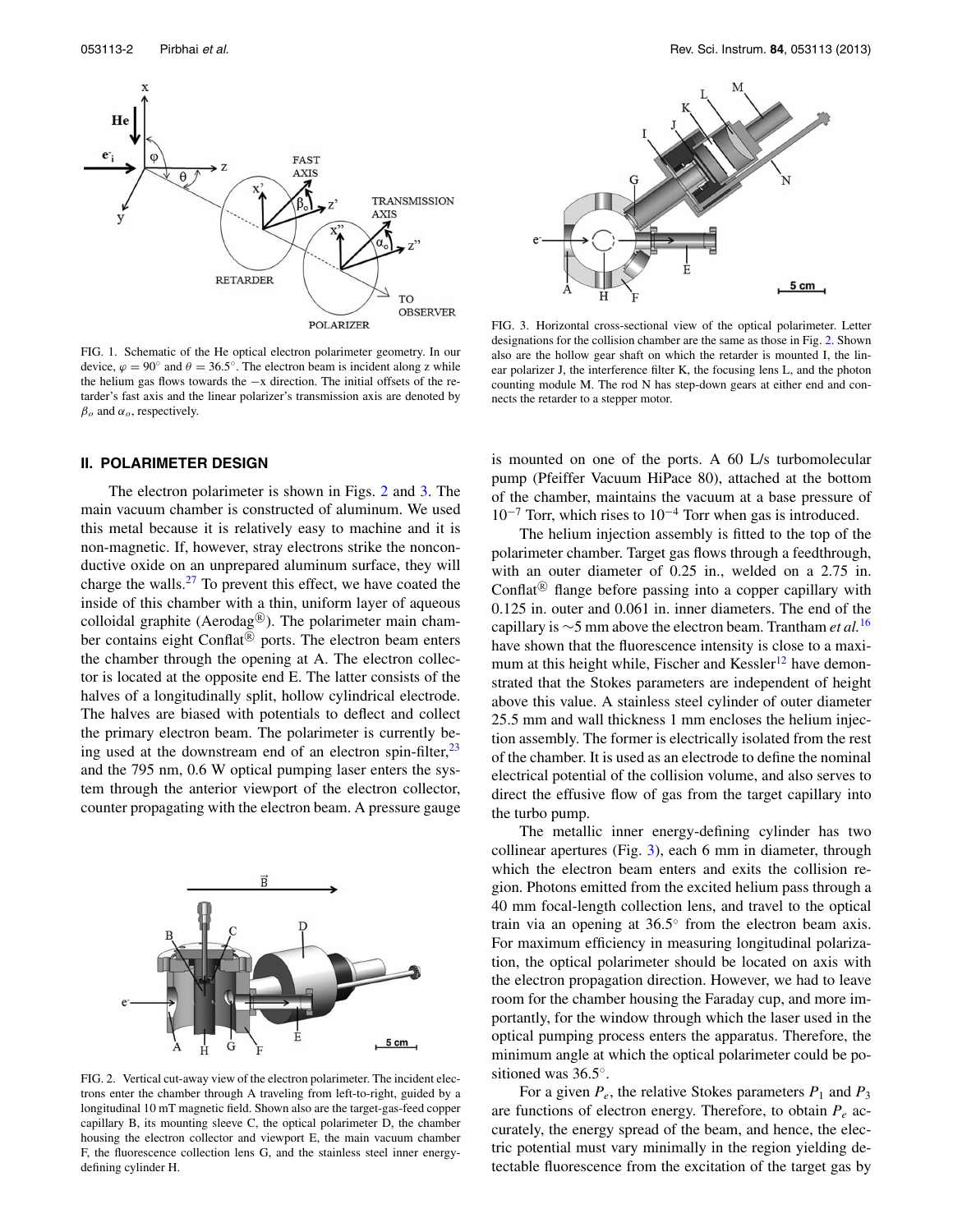<span id="page-3-0"></span>

FIG. 4. SIMION 8.0 simulation of the contour lines inside the stainless steel inner energy-defining cylinder. A horizontal slice through the center is shown. The potential varies by less than 0.3% along the path of the electron beam in the region where the helium atoms are excited. Here, the focal point of the fluorescence collection lens is indicated  $(①)$ , while the region within the dashed circle represents the "sensitive volume"<sup>28</sup> of the optical polarimeter.

the electrons. To provide an electric potential as uniform as possible in this region, the capillary should be at the same voltage as the stainless steel cylinder. Therefore, it cannot be welded to the feedthrough, which is grounded. It is instead fitted through a cylindrical Delrin<sup>( $\&$ </sup> retainer which is surrounded by a copper mounting sleeve. The sleeve is in electrical contact with the outer metallic cylinder as well as with the copper capillary. For the optically pumped electron spin filter experiments,  $a -6$  V potential is applied to the cylinder when the relative Stokes parameters are measured at electron energies corresponding to the peak of the helium  $2^{3}S \rightarrow 3^{3}P$ optical excitation function. The outer vacuum chamber is held at ground. While the electric potential may vary spatially in the collision volume due to contact potential differences between the cylinder and the capillary, a SIMION<sup>®</sup> simulation, shown in Fig. [4,](#page-3-0) revealed that the electric potential changes by less than 0.3% within this region. Here, a contact potential of −0.5 V for the capillary relative to the inner cylinder was assumed. Indeed, data near the threshold of the helium  $2<sup>3</sup>S$  $\rightarrow$  3<sup>3</sup>P optical excitation function are consistent with no energy broadening due to spatial variations of the electric potential in the vicinity of the capillary tip.

The optical polarimeter, shown in Fig. [3,](#page-2-2) uses a rotating retarder and a fixed linear polarizer downstream to determine the relative Stokes parameters  $P_1$ ,  $P_2$ , and  $P_3$ . Measurements of *Pe* are, therefore, unaffected by polarization sensitivity of the photon detector because it observes a single polarization of light. The optical train comprises a collimating lens, the retarder, linear polarizer, an interference filter, a focusing lens, and a photon counting module. The retarder and linear polarizer are cut from plastic sheets (International Polarizer Inc. No. IP160WR-P and Rolyn No. 65.5305, respectively) commonly available in student laboratories. The retarder is mounted on a hollow gear shaft. The latter is connected to a stepper motor via a rod with step-down gears at either end. The stepper motor can, thus, rotate the retarder in increments of 7.5◦. The photodetector is a Hamamatsu photon counting head (H6180-01), which includes a bialkali photomultiplier tube, a high-voltage dc/dc power supply, and a high-speed photon counting circuit integrated into a compact unit, which minimizes the electron polarimeter's footprint. Furthermore, it only requires connecting  $a + 5$  Vdc power supply and a pulse counter. It is straightforward to operate because there is no need for setting discrimination levels or high voltage adjustment.

The entire device occupies a relatively small volume,  $\sim$ 0.03 m<sup>3</sup>. It can easily be dismounted and moved to other experiments. LabView<sup>®</sup> software fully automates its operation controlling the rotation of the stepper motor, the application of voltages to the inner cylinder, and the acquisition of data related to photon count rate, Faraday cup current, and pressure in the chamber.

#### **III. OPERATION**

Evaluation of the relative Stokes parameters consists of first rotating the retarder incrementally by 22.5◦ for one revolution, and measuring the intensity of the fluorescence at each position of the fast axis. The pressure in the chamber and the current on the Faraday cup are recorded at each retarder position. This procedure is repeated for electron energies both below and above that corresponding to the onset of the transition. The below-threshold unnormalized intensity is subtracted from the threshold value to eliminate the effect of background light on the measurement. The result is then nor-malized to the chamber pressure and Faraday cup current.<sup>[22](#page-5-9)</sup>

According to the Mueller calculus, the normalized transmitted intensity  $I_i$  for light incident on such an optical po-larimeter obeys<sup>[15](#page-5-11)</sup>

<span id="page-3-1"></span>
$$
I'_{i} = I \left\{ 1 + \frac{1}{2} P_{1} k_{inc} \left[ \cos \left( 2 \alpha_{o} \right) \left[ \cos \left( 4 \beta_{i} + 4 \beta_{o} \right) \left( 1 - \cos \delta \right) + \left( 1 + \cos \delta \right) \right] + \sin \left( 2 \alpha_{o} \right) \sin \left( 4 \beta_{i} + 4 \beta_{o} \right) \left( 1 - \cos \delta \right) \right] \right\}
$$

$$
+ \frac{1}{2} P_{2} k_{inc} \left[ \cos \left( 2 \alpha_{o} \right) \sin \left( 4 \beta_{i} + 4 \beta_{o} \right) \left( 1 - \cos \delta \right) - \sin \left( 2 \alpha_{o} \right) \left[ \cos \left( 4 \beta_{i} + 4 \beta_{o} \right) \left( 1 - \cos \delta \right) - \left( 1 + \cos \delta \right) \right] \right]
$$

$$
- P_{3} k_{inc} \sin \left( 2 \beta_{i} + 2 \beta_{o} - 2 \alpha_{o} \right) \sin \delta \right\}.
$$

$$
(2)
$$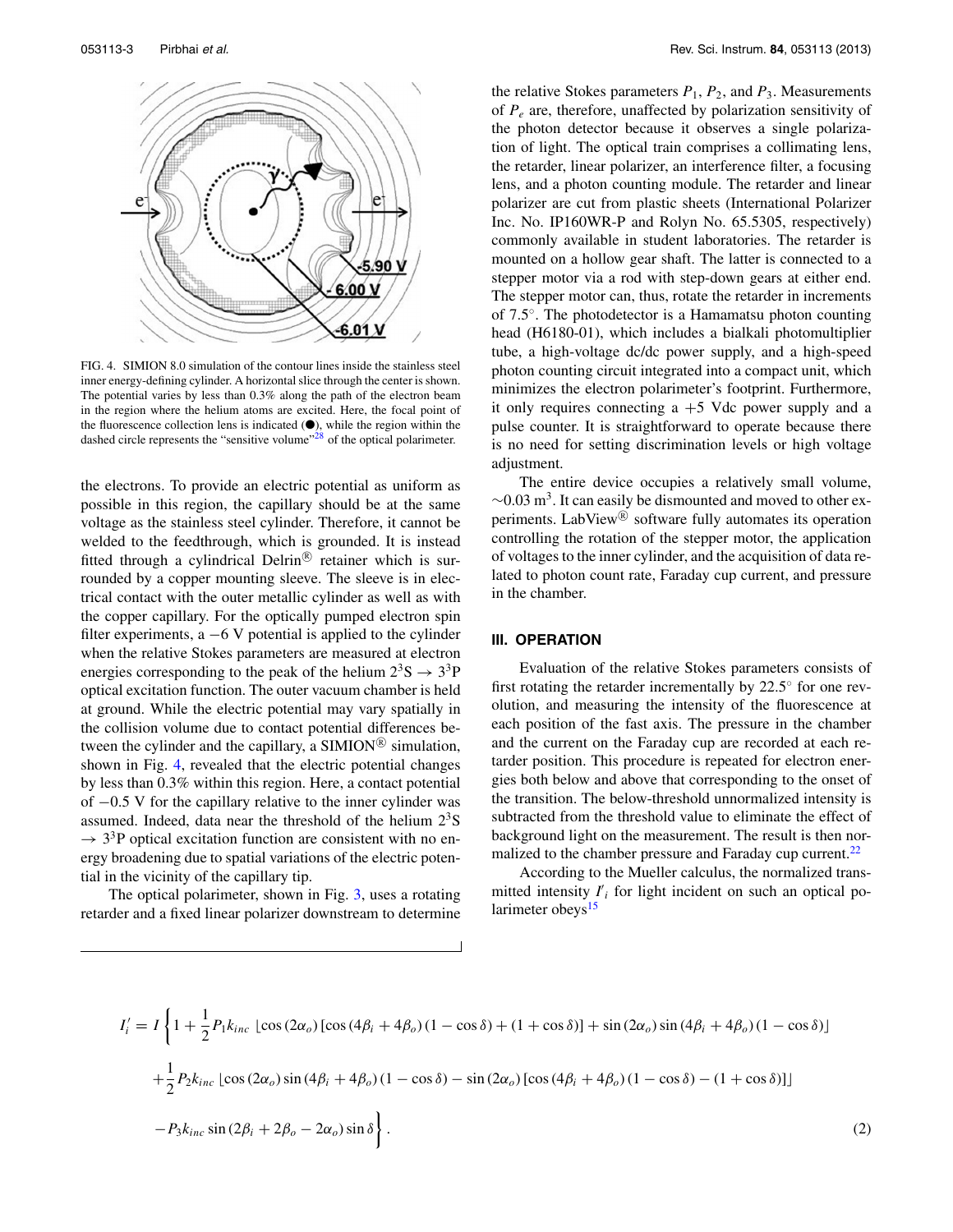<span id="page-4-0"></span>

FIG. 5. Excitation function for the transition of helium  $2^3S \rightarrow 3^3P$ , 388.9 nm. Arrow indicates the known threshold energy.

Here,  $\delta$  is the retardance of the waveplate, and  $k_{inc}$  is a measure of the efficiency<sup>24</sup> of the linear polarizer. The latter is given by  $(k_1 - k_2)/(k_1 + k_2)$ , where  $k_1$  and  $k_2$  are the maximum and minimum transmittances of completely linearly polarized light through the polarizer. The retarder angle  $\beta_i$  is equal to  $(i - 1) \times 22.5^{\circ}$ , where  $i = 1, 2, \dots 16$ .

As noted by Berry *et al.*, [24](#page-5-13) Eq. [\(2\)](#page-3-1) describes a truncated Fourier series. Therefore, the relative Stokes parameters can be obtained in terms of Fourier coefficients as outlined in Refs. [15](#page-5-11) and [24.](#page-5-13) We analyze the polarimetric data, and compute  $P_1$ ,  $P_2$ , and  $P_3$  by following the algorithm described in these references. Comprehensive accounts of how to calibrate *δ*,  $k_{inc}$ ,  $\alpha$ <sub>*o*</sub>, and  $\beta$ <sub>*o*</sub> also exist in the literature.<sup>[10,](#page-5-10) [15,](#page-5-11) [16,](#page-5-17) [24](#page-5-13)</sup> We obtained the following for our experimental setup:  $\delta = (1.65$  $\pm$  0.01) radians,  $k_{inc} = (0.971 \pm 0.001)$ ,  $\alpha_o = (0 \pm 1)^\circ$ , and  $\beta_o = (35 \pm 1)^\circ$ .

Equation  $(1)$  for  $P_e$  is valid for electron energies between the threshold energy for the helium  $3^{3}P$  excitation, at 23.0 eV, and that corresponding to the first cascading transition  $4<sup>3</sup>S$  $\rightarrow$  3<sup>3</sup>P, a range of ~0.6 eV. Due to contact potential differences, the electron energy is not necessarily the electric charge times the applied difference in potential between the target and the electron emitter. Therefore, the first step in a complete polarimetric measurement involves determining the energy of the beam. The energy scale is established by measuring the optical excitation function for the helium  $3<sup>3</sup>P$  state. Figure [5](#page-4-0) shows such an optical excitation function. The arrow indicates the onset of the signal of interest above background. For better counting statistics,  $P_3$  can be measured at electron energies corresponding to the peak of the optical excitation function. The values will differ from those obtained at threshold due to cascading effects.<sup>12</sup> The electron polarization is then determined by calibrating the measurements with those made between 23.0 and 23.6 eV.<sup>[5](#page-5-1)</sup>

The value of  $P_1$  needed in Eq. [\(1\)](#page-1-0) can be determined using unpolarized electrons. Such data, taken at 23.6 eV, are shown in Fig. [6.](#page-4-1) The fast axis of the retarder was rotated incrementally by 7.5◦, and the fluorescence intensity was measured at each position. The error bars represent the standard deviation of the mean of five datasets taken through five complete retarder rotations. A value of  $P_1 = 0.026 \pm 0.005$  is

<span id="page-4-1"></span>

FIG. 6. Variation in fluorescence intensity as the retarder is rotated. The electron beam energy is 23.6 eV.

extracted from these results. From Fig.  $6$ , we also determine that the efficiency of the polarimeter, *η*, is about 2.3 Hz/nA for a chamber pressure of 1 mTorr, as read by the Convectron<sup> $(R)$ </sup> gauge corrected for helium. Hence, the FOM, *ηA*<sup>2</sup>,<sup>[17](#page-5-5)</sup> is ∼0.39 Hz/nA at this energy. The efficiency rises to ∼20 Hz/nA for electron energies corresponding to the peak of the optical excitation function, yielding a FOM of 3.4 Hz/nA. By comparison, our earlier model<sup>22</sup> would provide a FOM a factor of ∼260 lower than these values using a helium target. An argon target would increase the FOM of the current design to about 270 Hz/nA. Given this value and a beam current of 1  $\mu$ A, the polarimeter would take ~1/2 s of photon counting time to determine an electron polarization of 20% to within 1% of itself, based on counting statistics alone. If the efficiency is redefined as the number of photon counts per incident electron (a more standard definition), the device's maximum FOM, with argon, is  $\sim 10^{-8}$ , as compared with  $\sim$ 10<sup>-4</sup> for micro-Mott polarimeters.<sup>6,[7,](#page-5-2)19-[21](#page-5-8)</sup>

Figure [7](#page-4-2) shows how  $P_1$  and  $P_2$  vary as the energy of the electron beam changes from approximately 23.1 eV to 30.1 eV. The values of  $P_2$  are zero within the experimental uncertainty as expected. The  $P_1$  parameter shows its characteristic minimum $11-13$  $11-13$  around 24.5 eV.

The  $3<sup>3</sup>P$  state can only be excited from the singlet ground state of helium through the electron exchange interaction.

<span id="page-4-2"></span>

FIG. 7. Energy dependence of  $P_1$  ( $\triangle$ ) and  $P_2$  ( $\blacksquare$ ).